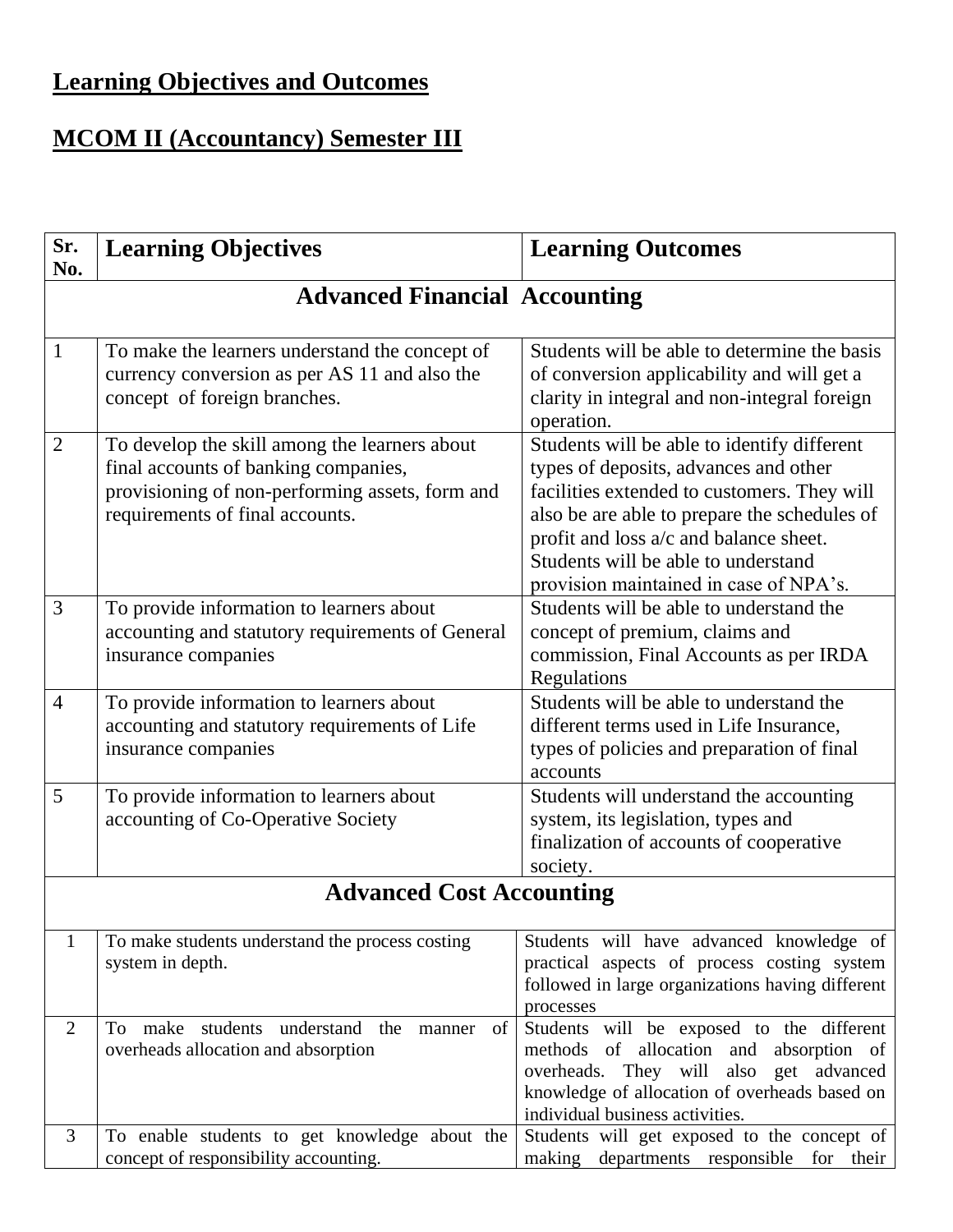|                |                                                                                                                                                                                                                                                                                                                | operations rather than focusing on departments<br>as cost centers.                                                                                                                                                                     |  |  |  |
|----------------|----------------------------------------------------------------------------------------------------------------------------------------------------------------------------------------------------------------------------------------------------------------------------------------------------------------|----------------------------------------------------------------------------------------------------------------------------------------------------------------------------------------------------------------------------------------|--|--|--|
| $\overline{4}$ | To enable students to get knowledge on how to<br>strategically manage cost                                                                                                                                                                                                                                     | Students will be exposed to methods of<br>strategically managing costs and methods of<br>pricing.                                                                                                                                      |  |  |  |
|                | <b>Direct Taxation</b>                                                                                                                                                                                                                                                                                         |                                                                                                                                                                                                                                        |  |  |  |
| 1.             | To make the students understand the basic concepts,<br>definitions and terms related to direct taxation.                                                                                                                                                                                                       | Students will be able to identify the technical<br>terms related to direct taxation.                                                                                                                                                   |  |  |  |
| 2.             | To make the students understand the concept of<br>residential status thus making them understand the<br>scope of total income for an assessee with different<br>kinds of residential status.                                                                                                                   | Students should be able to determine the<br>residential status of an assessee and thus should<br>be able to compute the taxable income of<br>assessee with different residential status.                                               |  |  |  |
| 3.             | To make students understand the various heads<br>under which income can be earned in India. To make<br>students understand the procedure for computation<br>of income under various heads namely income from<br>salaries, house property, business/profession, capital<br>gains and income from other sources. | Students will be able to compute income from<br>salaries, house property, business/profession,<br>capital gains and income from other sources.                                                                                         |  |  |  |
| 4.             | To help the students to understand the various<br>deductions under Chap VI-A of the Income tax act,<br>1961.                                                                                                                                                                                                   | Students will be able to understand the various<br>benefits/ deductions under Chap VI-A of the<br>Income tax act, 1961 which are to be reduced<br>from the gross total income of the assessee.                                         |  |  |  |
| 5.             | To make the students determine the net total taxable<br>income of an assessee after reducing the deductions<br>from the gross total income earned from all or either<br>of the five heads of income and also to compute tax<br>based on slab rates.                                                            | Students will be able to compute the net total<br>income and the total tax liability of an<br>individual assessee considering the income from<br>all heads of income and the deduction under<br>Chap VI-A of the Income tax act, 1961. |  |  |  |
| 6.             | To help the students understand the computation of<br>income and tax for a partnership firm.                                                                                                                                                                                                                   | Students will be able to compute the taxable<br>income and tax for a partnership firm.                                                                                                                                                 |  |  |  |

## **MCOM II (Accountancy) Semester IV**

| Sr. No.                  | <b>Learning Objectives</b>                                                                                                                                                                                                                                                                                                    | <b>Learning Outcomes</b>                                                                       |
|--------------------------|-------------------------------------------------------------------------------------------------------------------------------------------------------------------------------------------------------------------------------------------------------------------------------------------------------------------------------|------------------------------------------------------------------------------------------------|
| <b>Indirect Taxation</b> |                                                                                                                                                                                                                                                                                                                               |                                                                                                |
| 1.                       | To make the students understand the basic concepts,<br>definitions and terms related to Goods and Service<br>tax(GST).                                                                                                                                                                                                        | Students should be able to understand various<br>terms related to Goods and Service tax (GST). |
| 2.                       | To make students understand the concept of forward Students should be able to understand the<br>charge mechanism, reverse charge mechanism, difference between forward charge and<br>composite supply, mixed supply and various<br>exemptions under the new Goods and Service tax understand the difference between composite | reverse charge mechanism and also to                                                           |